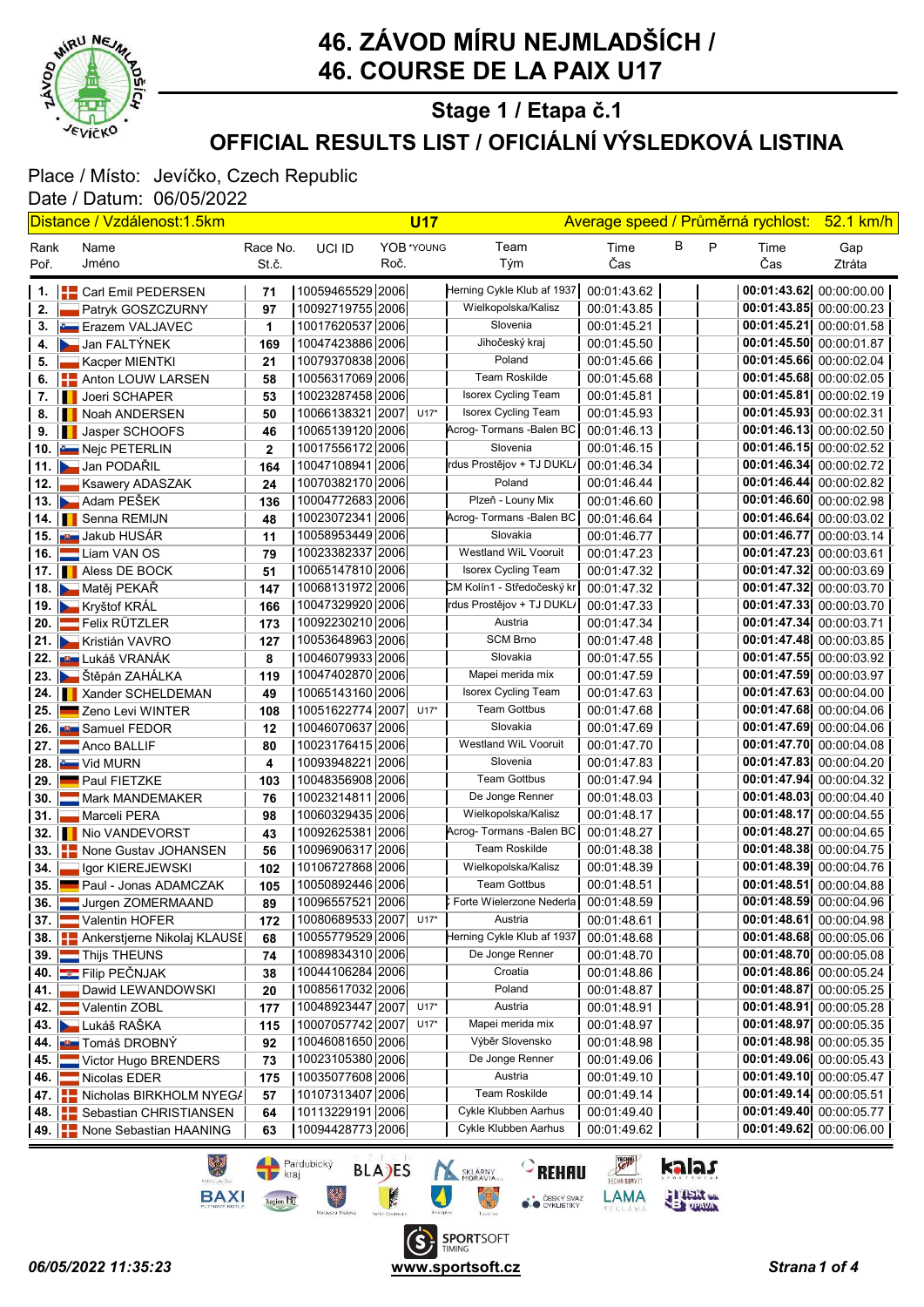|              | Distance / Vzdálenost:1.5km                                  |                   |                                      |      | <b>U17</b> |                                              | Average speed / Průměrná rychlost: |   |   |                         | <u>52.1 km/h</u>                                   |
|--------------|--------------------------------------------------------------|-------------------|--------------------------------------|------|------------|----------------------------------------------|------------------------------------|---|---|-------------------------|----------------------------------------------------|
| Rank<br>Poř. | Name<br>Jméno                                                | Race No.<br>St.č. | UCI ID                               | Roč. | YOB *YOUNG | Team<br>Tým                                  | Time<br>Čas                        | В | P | Time<br>Čas             | Gap<br>Ztráta                                      |
|              | 50. Jakub MALÝ                                               | 142               | 10047383672 2006                     |      |            | KOVO Praha                                   | 00:01:49.83                        |   |   | 00:01:49.83 00:00:06.21 |                                                    |
|              | 51. Jakub HABR                                               | 143               | 10114189693 2006                     |      |            | KOVO Praha                                   | 00:01:49.85                        |   |   |                         | 00:01:49.85 00:00:06.23                            |
|              | 52. <b>Example 32.</b> Raf DE CALUWE                         | 75                | 10023055062 2006                     |      |            | De Jonge Renner                              | 00:01:49.92                        |   |   |                         | 00:01:49.92 00:00:06.29                            |
| 53.          | <b>Wiktor GALDYN</b>                                         | 101               | 10079731152 2006                     |      |            | Wielkopolska/Kalisz                          | 00:01:49.92                        |   |   |                         | 00:01:49.92 00:00:06.29                            |
|              | 54. <b>July</b> Marek MOJTO                                  | 9                 | 10080697011 2006                     |      |            | Slovakia                                     | 00:01:49.95                        |   |   |                         | 00:01:49.95 00:00:06.33                            |
| 55.          | Kacper KWIATEK                                               | 99                | 10092337819 2006                     |      |            | Wielkopolska/Kalisz<br>Svealand Cycling team | 00:01:50.05<br>00:01:50.18         |   |   |                         | 00:01:50.05 00:00:06.42                            |
|              | 56. <b>ED</b> Linus LARSSON<br>57. <b>6 Gavrilo MARKOVIĆ</b> | 110               | 10022499334 2006<br>10087720720 2007 |      | $U17*$     | Serbia                                       | 00:01:50.24                        |   |   | 00:01:50.24 00:00:06.61 | 00:01:50.18 00:00:06.55                            |
|              | 58. <b>E</b> Nils JOHANSSON                                  | 25<br>112         | 10022656049 2006                     |      |            | Svealand Cycling team                        | 00:01:50.24                        |   |   |                         | 00:01:50.24 00:00:06.62                            |
|              | 59. <b>Peter LAURSEN</b>                                     | 62                | 10036112389 2006                     |      |            | Cykle Klubben Aarhus                         | 00:01:50.43                        |   |   |                         | 00:01:50.43 00:00:06.80                            |
|              | 60. Jakob OMRZEL                                             | 122               | 10017556475 2006                     |      |            | Foreign mix team                             | 00:01:50.44                        |   |   |                         | 00:01:50.44 00:00:06.81                            |
|              | 61. <b>But</b> Roman VALO                                    | 93                | 10080350639 2006                     |      |            | Výběr Slovensko                              | 00:01:50.51                        |   |   |                         | 00:01:50.51 00:00:06.88                            |
|              | 62. <b>I</b> Axel VAN DEN BROEK                              | 47                | 10065141342 2006                     |      |            | Acrog- Tormans - Balen BC                    | 00:01:50.57                        |   |   |                         | 00:01:50.57 00:00:06.95                            |
| 63.          | Tilman LEBEN                                                 | 106               | 10086785072 2007                     |      | $U17*$     | <b>Team Gottbus</b>                          | 00:01:50.60                        |   |   |                         | 00:01:50.60 00:00:06.97                            |
|              | 64. Jiří MATOULEK                                            | 153               | 10106279143 2006                     |      |            | CM Kolín2 - Středočeský kr                   | 00:01:50.64                        |   |   | 00:01:50.64 00:00:07.01 |                                                    |
|              | 65. <b>T</b> Noah BOGE                                       | 67                | 10048891822 2006                     |      |            | Herning Cykle Klub af 1937                   | 00:01:50.64                        |   |   |                         | 00:01:50.64 00:00:07.02                            |
| 66.          | Szymon WRONA                                                 | 22                | 10079492490 2007                     |      | $U17*$     | Poland                                       | 00:01:50.76                        |   |   |                         | 00:01:50.76 00:00:07.13                            |
| 67.          | Manolo WROLICH                                               | 174               | 10060818576 2006                     |      |            | Austria                                      | 00:01:50.76                        |   |   |                         | 00:01:50.76 00:00:07.14                            |
| 68. I        | Tamás HANCZ                                                  | 31                | 10063367858 2006                     |      |            | Hungaria                                     | 00:01:50.90                        |   |   |                         | 00:01:50.90 00:00:07.27                            |
|              | 69. <b>BUT</b> Filip ZÁHOREC                                 | 124               | 10055996464 2007                     |      | $U17*$     | Foreign mix team                             | 00:01:50.98                        |   |   |                         | 00:01:50.98 00:00:07.36                            |
|              | <b>70. E⊑ Luka ŠKARA</b>                                     | 37                | 10058286169 2006                     |      |            | Croatia                                      | 00:01:51.09                        |   |   |                         | 00:01:51.09 00:00:07.46                            |
|              | 71. Petr KNIHA                                               | 154               | 10054141239 2006                     |      |            | CM Kolín2 - Středočeský kr                   | 00:01:51.22                        |   |   |                         | 00:01:51.22 00:00:07.60                            |
|              | 72. $\approx$ Bor EBNER                                      | 6                 | 10103527272 2007<br>10023115282 2006 |      | $U17*$     | Slovenia<br>Forte Wielerzone Nederla         | 00:01:51.32                        |   |   |                         | 00:01:51.32 00:00:07.69<br>00:01:51.34 00:00:07.72 |
| 74.          | 73. Sven VAN DER WAL<br>Nikodem GWOZDZ                       | 90<br>19          | 10093058144 2007                     |      | $U17*$     | Poland                                       | 00:01:51.34<br>00:01:51.36         |   |   |                         | 00:01:51.36 00:00:07.74                            |
|              | 75. <b>E.</b> Marius HOBOLTH                                 | 60                | 10056602413 2006                     |      |            | <b>Team Roskilde</b>                         | 00:01:51.36                        |   |   |                         | 00:01:51.36 00:00:07.74                            |
|              | 76. Patrik LIENERT                                           | 144               | 10059140072 2006                     |      |            | KOVO Praha                                   | 00:01:51.59                        |   |   |                         | 00:01:51.59 00:00:07.97                            |
|              | 77. Jiří ZEDNÍK                                              | 134               | 10046565842 2006                     |      |            | Plzeň - Louny Mix                            | 00:01:51.62                        |   |   |                         | 00:01:51.62 00:00:07.99                            |
|              | 78. Matyáš KORBEL                                            | 135               | 10108361714 2007                     |      | $U17*$     | Plzeň - Louny Mix                            | 00:01:51.63                        |   |   | 00:01:51.63 00:00:08.01 |                                                    |
|              | 79. <b>E</b> Gustav MAGNUSSON                                | 113               | 10090412266 2006                     |      |            | Svealand Cycling team                        | 00:01:51.71                        |   |   |                         | 00:01:51.71 00:00:08.08                            |
|              | 80. <b>But</b> Fabian WIELAND                                | 95                | 10116618030 2006                     |      |            | Výběr Slovensko                              | 00:01:51.78                        |   |   |                         | 00:01:51.78 00:00:08.16                            |
|              | 81. <b>But Richard SEVERYN</b>                               | 155               | 10079906257 2007                     |      | $U17*$     | CM Kolín2 - Středočeský kr                   | 00:01:51.93                        |   |   |                         | 00:01:51.93 00:00:08.31                            |
|              | 82. Robert MITÁŠ                                             | 145               | 10047339216 2007                     |      | $U17*$     | KOVO Praha                                   | 00:01:52.01                        |   |   |                         | 00:01:52.01 00:00:08.39                            |
| 83.          | Gabriel PREYLER                                              | 13                | 10051116859 2006                     |      |            | legional Team Lower Austri                   | 00:01:52.20                        |   |   |                         | 00:01:52.20 00:00:08.58                            |
|              | 84.   Karl-Aksel TILLY                                       | 72                | 10052916615 2006                     |      |            | Herning Cykle Klub af 1937                   | 00:01:52.22                        |   |   |                         | 00:01:52.22 00:00:08.60                            |
|              | 85. <b>I</b> Cisse PAUWELS                                   | 44                | 10086197315 2006                     |      |            | Acrog- Tormans -Balen BC                     | 00:01:52.24                        |   |   |                         | 00:01:52.24 00:00:08.61                            |
|              | 86. Adam STREJČEK                                            | 150               | 10066160448 2006                     |      |            | CM Kolín1 - Středočeský kr                   | 00:01:52.26                        |   |   |                         | 00:01:52.26 00:00:08.63                            |
| 87.          | <b>Bartosz LYZWA</b>                                         | 23                | 10079665676 2007                     |      | $U17*$     | Poland<br>Acrog-Tormans-Balen BC             | 00:01:52.27                        |   |   |                         | 00:01:52.27 00:00:08.65<br>00:01:52.28 00:00:08.65 |
|              | 88. Tristan JANNES<br>89. <b>Aksel STORM</b>                 | 45<br>55          | 10065154981 2006<br>10060241327 2007 |      | $U17*$     | Team Roskilde                                | 00:01:52.28<br>00:01:52.52         |   |   |                         | 00:01:52.52 00:00:08.89                            |
|              | 90. Jon PRITRŽNIK                                            | 5                 | 10090627888 2006                     |      |            | Slovenia                                     | 00:01:52.80                        |   |   |                         | 00:01:52.80 00:00:09.18                            |
|              | 91. Jan JANOUT                                               | 170               | 10093188587 2006                     |      |            | Jihočeský kraj                               | 00:01:52.87                        |   |   |                         | 00:01:52.87 00:00:09.24                            |
|              | 92. Eilip NOVÁK                                              | 162               | 10097731625 2007                     |      | $U17*$     | rdus Prostějov + TJ DUKL/                    | 00:01:52.90                        |   |   |                         | 00:01:52.90 00:00:09.27                            |
|              | 93. Filip RICHTER                                            | 130               | 10079642236 2007                     |      | $U17*$     | <b>SCM Brno</b>                              | 00:01:53.00                        |   |   |                         | 00:01:53.00 00:00:09.37                            |
| 94.          | Heimo FUGGER                                                 | 176               | 10078822988 2007                     |      | $U17*$     | Austria                                      | 00:01:53.02                        |   |   |                         | 00:01:53.02 00:00:09.40                            |
|              | 95. Bastian PETRIC                                           | 121               | 10112792085 2007                     |      | $U17*$     | Foreign mix team                             | 00:01:53.16                        |   |   |                         | 00:01:53.16 00:00:09.54                            |
|              | 96. <b>H</b> Henrik FILSETH                                  | 65                | 10019732814 2006                     |      |            | Cykle Klubben Aarhus                         | 00:01:53.22                        |   |   |                         | 00:01:53.22 00:00:09.59                            |
|              | 97. Adam BITTMAN                                             | 140               | 10047380743 2006                     |      |            | KOVO Praha                                   | 00:01:53.26                        |   |   |                         | 00:01:53.26 00:00:09.64                            |
| 98.          | Jakub GILICKI                                                | 100               | 10092731980 2006                     |      |            | Wielkopolska/Kalisz                          | 00:01:53.27                        |   |   |                         | 00:01:53.27 00:00:09.65                            |
|              | 99. Sven Aleksander MERNIK                                   | 3                 | 10061206879 2006                     |      |            | Slovenia                                     | 00:01:53.33                        |   |   |                         | 00:01:53.33 00:00:09.71                            |
|              | 100. Jakub HLUBINA                                           | 126               | 10055023939 2007                     |      | $U17*$     | Foreign mix team                             | 00:01:53.39                        |   |   |                         | 00:01:53.39 00:00:09.76                            |
|              | <b>101.</b> Louic BOUSSEMAERE                                | 52                | 10065152456 2006                     |      |            | Isorex Cycling Team<br>Westland WiL Vooruit  | 00:01:53.39                        |   |   |                         | 00:01:53.39 00:00:09.76                            |
|              | 102. Kaj ROELING                                             | 83                | 10023197431 2007<br>10101004969 2006 |      | $U17*$     | C Forte Wielerzone Nederla                   | 00:01:53.42                        |   |   |                         | 00:01:53.42 00:00:09.79<br>00:01:53.49 00:00:09.86 |
|              | 103. Ko MOLENAAR<br>104. Matyáš POLÁK                        | 88<br>160         | 10059526961 2006                     |      |            | LAWI junior team                             | 00:01:53.49<br>00:01:53.62         |   |   |                         | 00:01:53.62 00:00:09.99                            |
|              | 105. Matěj PITÁK                                             | 117               | 10047423482 2007                     |      | $U17*$     | Mapei merida mix                             | 00:01:53.65                        |   |   |                         | 00:01:53.65 00:00:10.02                            |
|              | 106. Mikola BOGDANOVIĆ                                       | 26                | 10083996728 2006                     |      |            | Serbia                                       | 00:01:53.68                        |   |   |                         | 00:01:53.68 00:00:10.06                            |
|              | 107. Pepijn DE KOK                                           | 81                | 10055724763 2006                     |      |            | Westland WiL Vooruit                         | 00:01:53.73                        |   |   |                         | 00:01:53.73 00:00:10.11                            |
|              | 108. Jasper VOS                                              | 78                | 10064900357 2006                     |      |            | De Jonge Renner                              | 00:01:53.97                        |   |   |                         | 00:01:53.97 00:00:10.34                            |





kalas

**FILIER**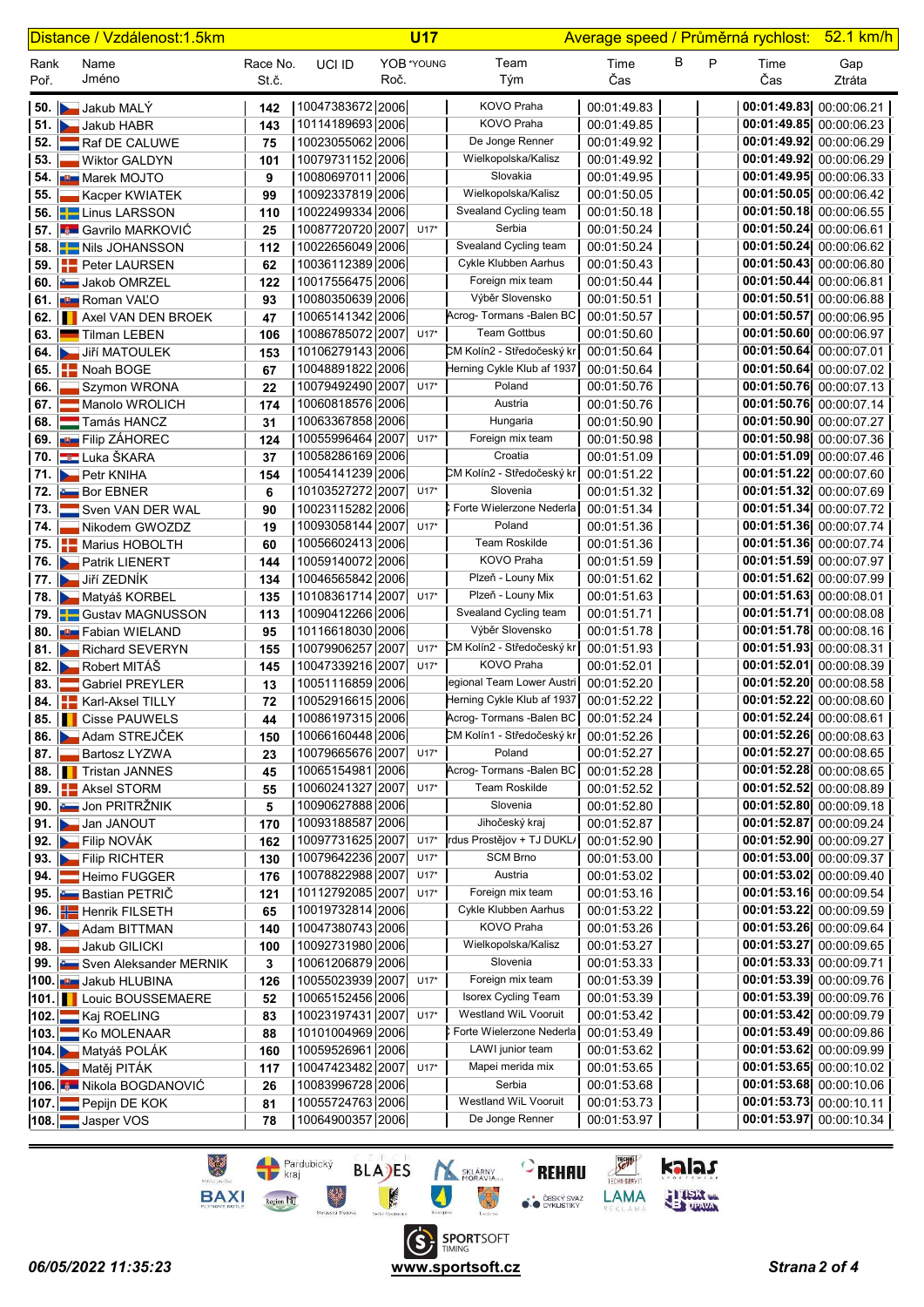| Distance / Vzdálenost:1.5km |                                                       |                   | <b>U17</b>                           |      |            | Average speed / Průměrná rychlost:             |                            |   |   | <u>52.1 km/h</u>        |                                                    |
|-----------------------------|-------------------------------------------------------|-------------------|--------------------------------------|------|------------|------------------------------------------------|----------------------------|---|---|-------------------------|----------------------------------------------------|
| Rank<br>Poř.                | Name<br>Jméno                                         | Race No.<br>St.č. | UCI ID                               | Roč. | YOB *YOUNG | Team<br>Tým                                    | Time<br>Čas                | В | P | Time<br>Čas             | Gap<br>Ztráta                                      |
|                             | 109. Stan SMIT                                        | 87                | 10023289175   2006                   |      |            | CForte Wielerzone Nederla                      | 00:01:53.98                |   |   |                         | 00:01:53.98 00:00:10.36                            |
|                             | 110. Denley VAN WIJNBERGEN                            | 77                | 10049231019 2006                     |      |            | De Jonge Renner                                | 00:01:54.04                |   |   | 00:01:54.04 00:00:10.41 |                                                    |
|                             | 111. Erik VORKAPIĆ                                    | 39                | 10044105072 2006                     |      |            | Croatia                                        | 00:01:54.06                |   |   |                         | 00:01:54.06 00:00:10.43                            |
|                             | 112. Václav BOHÁČ                                     | 138               | 10080866355 2006                     |      |            | Plzeň - Louny Mix                              | 00:01:54.11                |   |   |                         | 00:01:54.11 00:00:10.48                            |
|                             | 113. Martin ŽENÍŠEK                                   | 171               | 10046534318 2006                     |      |            | Jihočeský kraj                                 | 00:01:54.16                |   |   |                         | 00:01:54.16 00:00:10.54                            |
|                             | 114. Adam BRADÁČ                                      | 165               | 10047382662 2006                     |      |            | rdus Prostějov + TJ DUKL/<br><b>SCM Brno</b>   | 00:01:54.19                |   |   |                         | 00:01:54.19 00:00:10.56                            |
|                             | 115. Tomáš VRÁNA                                      | 132               | 10010959364 2007<br>10079717311 2006 |      | $U17*$     | Serbia                                         | 00:01:54.20<br>00:01:54.26 |   |   | 00:01:54.20 00:00:10.57 | 00:01:54.26 00:00:10.64                            |
|                             | 116. Dušan STANIĆ<br>117. Marek RIEGER                | 27<br>116         | 10047414388 2007                     |      | $U17*$     | Mapei merida mix                               | 00:01:54.29                |   |   |                         | 00:01:54.29 00:00:10.66                            |
|                             | 118. Barnabás VAS                                     | 32                | 10023656462 2006                     |      |            | Hungaria                                       | 00:01:54.32                |   |   |                         | 00:01:54.32 00:00:10.69                            |
|                             | 119. <b>BU Tomáš HODULÍK</b>                          | 94                | 10077885425 2006                     |      |            | Výběr Slovensko                                | 00:01:54.39                |   |   |                         | 00:01:54.39 00:00:10.76                            |
|                             | 120. Bogdan ANGELOVSKI                                | 30                | 10081601939 2006                     |      |            | Serbia                                         | 00:01:54.43                |   |   | 00:01:54.43 00:00:10.81 |                                                    |
|                             | 121. Ondřej MICHALOVIČ                                | 133               | 10115820610 2007                     |      | $U17*$     | CM Kolín2 - Středočeský kr                     | 00:01:54.46                |   |   | 00:01:54.46 00:00:10.84 |                                                    |
|                             | 122. Fabian MÖRWALD                                   | 14                | 10096748184 2006                     |      |            | egional Team Lower Austri                      | 00:01:54.65                |   |   | 00:01:54.65 00:00:11.03 |                                                    |
|                             | 123. Simon MATĚJEK                                    | 129               | 10079640721 2007                     |      | $U17*$     | <b>SCM Brno</b>                                | 00:01:54.69                |   |   |                         | 00:01:54.69 00:00:11.07                            |
|                             | 124. Alex Martin DOROGI                               | 35                | 10023594323 2007                     |      | $U17*$     | Hungaria                                       | 00:01:54.72                |   |   |                         | 00:01:54.72 00:00:11.10                            |
|                             | 125. Vít KOTSCHY                                      | 137               | 10084836988 2006                     |      |            | Plzeň - Louny Mix                              | 00:01:54.88                |   |   |                         | 00:01:54.88 00:00:11.26                            |
|                             | 126. Lucas KRAUS                                      | 15                | 10075353725 2007                     |      | $U17*$     | legional Team Lower Austri                     | 00:01:54.92                |   |   |                         | 00:01:54.92 00:00:11.29                            |
|                             | 127. <b>I</b> Lex VAN DAELE                           | 54                | 10086650989 2007                     |      | $U17*$     | Isorex Cycling Team                            | 00:01:55.13                |   |   |                         | 00:01:55.13 00:00:11.50                            |
|                             | 128. W Maroš ČERŤASKÝ                                 | 123               | 10116355726 2007                     |      | $U17*$     | Foreign mix team                               | 00:01:55.27                |   |   |                         | 00:01:55.27 00:00:11.64                            |
|                             | 129. <b>∴ Andrija NAUNOVIĆ</b>                        | 28                | 10104732395 2006<br>10065803669 2006 |      |            | Serbia                                         | 00:01:55.45                |   |   |                         | 00:01:55.45 00:00:11.83<br>00:01:55.50 00:00:11.88 |
|                             | <b>130. EU Lukáš PANÁČEK</b>                          | 125               | 10111345573 2006                     |      |            | Foreign mix team<br>Croatia                    | 00:01:55.50<br>00:01:55.79 |   |   |                         | 00:01:55.79 00:00:12.16                            |
|                             | 131. Luka LENAC<br>132. Ayden JORDAN                  | 40<br>16          | 10088388404 2007                     |      | $U17*$     | egional Team Lower Austri                      | 00:01:55.81                |   |   |                         | 00:01:55.81 00:00:12.18                            |
|                             | 133. Emil RYDHOLM                                     | 111               | 10091775219 2006                     |      |            | Svealand Cycling team                          | 00:01:55.91                |   |   | 00:01:55.91 00:00:12.28 |                                                    |
|                             | 134. Josef MELICHAR                                   | 159               | 10085081209 2006                     |      |            | LAWI junior team                               | 00:01:56.20                |   |   |                         | 00:01:56.20 00:00:12.57                            |
|                             | 135. Jakub TESAŘÍK                                    | 118               | 10116581957 2008                     |      |            | Mapei merida mix                               | 00:01:56.53                |   |   | 00:01:56.53 00:00:12.91 |                                                    |
|                             | 136. Elko JARICK                                      | 104               | 10050893860 2007                     |      | $U17*$     | <b>Team Gottbus</b>                            | 00:01:56.66                |   |   |                         | 00:01:56.66 00:00:13.04                            |
|                             | 137. Balázs ILLÉS                                     | 36                | 10107535695 2006                     |      |            | Hungaria                                       | 00:01:56.92                |   |   |                         | 00:01:56.92 00:00:13.30                            |
|                             | 138. <b>Pape 128 Second 138.</b> Post and LOUW LARSEN | 59                | 10056317170 2007                     |      | $U17*$     | Team Roskilde                                  | 00:01:57.04                |   |   |                         | 00:01:57.04 00:00:13.42                            |
|                             | 139. Vilgot REINHOLD                                  | 114               | 10077857234 2007                     |      | $U17*$     | Svealand Cycling team                          | 00:01:57.06                |   |   |                         | 00:01:57.06 00:00:13.43                            |
|                             | 140. <b>Bullet</b> Oskar MARVIG                       | 109               | 10076676157 2006                     |      |            | Svealand Cycling team                          | 00:01:57.26                |   |   | 00:01:57.26 00:00:13.64 |                                                    |
|                             | 141. Dominik HŘEBEJK                                  | 156               | 10059744910 2007                     |      | $U17*$     | CM Kolín2 - Středočeský kr                     | 00:01:57.49                |   |   |                         | 00:01:57.49 00:00:13.86                            |
|                             | 142. Antonio LENAC                                    | 42                | 10111343755 2006                     |      |            | Croatia                                        | 00:01:57.49                |   |   |                         | 00:01:57.49 00:00:13.86                            |
|                             | 143. Freek DE KOK                                     | 84                | 10072713608 2007<br>10059270418 2006 |      | $U17*$     | Westland WiL Vooruit                           | 00:01:57.62                |   |   |                         | 00:01:57.62 00:00:13.99<br>00:01:57.78 00:00:14.15 |
|                             | 144. Szabolcs CSÁKI<br>145. EKasper MIKKELSEN         | 34<br>70          | 10115609129 2006                     |      |            | Hungaria<br>Herning Cykle Klub af 1937         | 00:01:57.78<br>00:01:57.78 |   |   |                         | 00:01:57.78 00:00:14.15                            |
|                             | 146. Tobiáš DVOŘÁČEK                                  | 141               | 10047422472 2006                     |      |            | KOVO Praha                                     | 00:01:57.80                |   |   |                         | 00:01:57.80 00:00:14.17                            |
|                             | 147. Eliáš HOFMAN                                     | 149               | 10066694655 2007                     |      | $U17*$     | CM Kolín1 - Středočeský kr                     | 00:01:57.88                |   |   | 00:01:57.88 00:00:14.26 |                                                    |
|                             | 148. Jonathan VAN DEN BERG                            | 82                | 10094164348 2007                     |      | $U17*$     | Westland WiL Vooruit                           | 00:01:58.45                |   |   |                         | 00:01:58.45 00:00:14.83                            |
|                             | 149. Jiří REJZEK                                      | 139               | 10106410293 2007                     |      | $U17*$     | Plzeň - Louny Mix                              | 00:01:58.51                |   |   |                         | 00:01:58.51 00:00:14.89                            |
|                             | 150. Matěj PROCHÁZKA                                  | 163               | 10106726555 2007                     |      | $U17*$     | rdus Prostějov + TJ DUKL/                      | 00:01:58.57                |   |   |                         | 00:01:58.57 00:00:14.94                            |
|                             | <b>151. EViktor MARINUSSEN</b>                        | 69                | 10052056749 2006                     |      |            | Herning Cykle Klub af 1937                     | 00:01:58.81                |   |   |                         | 00:01:58.81 00:00:15.19                            |
|                             | 152. Aleš ICHA                                        | 167               | 10092750269 2007                     |      | $U17*$     | rdus Prostějov + TJ DUKL/                      | 00:01:58.85                |   |   |                         | 00:01:58.85 00:00:15.22                            |
|                             | 153. Duco VAN DER ZWART                               | 86                | 10023442860 2006                     |      |            | Forte Wielerzone Nederla                       | 00:01:59.03                |   |   |                         | 00:01:59.03 00:00:15.40                            |
|                             | 154. Christien HABR                                   | 146               | 10047406409 2006                     |      |            | KOVO Praha                                     | 00:01:59.08                |   |   |                         | 00:01:59.08 00:00:15.45                            |
|                             | 155. Nikola JAROŠ                                     | 120               | 10079309305 2007                     |      | $U17*$     | Mapei merida mix                               | 00:01:59.23                |   |   |                         | 00:01:59.23 00:00:15.61                            |
|                             | 156. U Jakub JAVOR                                    | 10                | 10046070031 2007                     |      | $U17*$     | Slovakia                                       | 00:01:59.34                |   |   | 00:01:59.34 00:00:15.71 |                                                    |
|                             | <b>157. E Noa JOLIĆ MUSTAĆ</b>                        | 41                | 10107010380 2007                     |      | $U17*$     | Croatia                                        | 00:01:59.43                |   |   |                         | 00:01:59.43 00:00:15.80                            |
|                             | 158. Václav KRATOCHVÍL<br>159. Zdeněk HRADISKÝ        | 158               | 10046491878 2006<br>10058327494 2006 |      |            | LAWI junior team<br>CM Kolín1 - Středočeský kr | 00:01:59.72<br>00:01:59.79 |   |   |                         | 00:01:59.72 00:00:16.09<br>00:01:59.79 00:00:16.16 |
|                             | 160. Vítek BRADNA                                     | 151<br>161        | 10106214172 2008                     |      |            | LAWI junior team                               | 00:02:00.08                |   |   |                         | 00:02:00.08 00:00:16.45                            |
|                             | 161. Jáchym VLK                                       | 128               | 10080169672 2006                     |      |            | <b>SCM Brno</b>                                | 00:02:00.48                |   |   |                         | 00:02:00.48 00:00:16.85                            |
|                             | 162. Bu Adam MROCEK                                   | 7                 | 10046080135 2006                     |      |            | Slovakia                                       | 00:02:00.84                |   |   |                         | 00:02:00.84 00:00:17.21                            |
|                             | 163. Lukáš KRISTL                                     | 148               | 10084771920 2007                     |      | $U17*$     | CM Kolín1 - Středočeský kr                     | 00:02:02.49                |   |   |                         | 00:02:02.49 00:00:18.86                            |
|                             | 164. Matyáš MOKRÝ                                     | 131               | 10082683689 2007                     |      | $U17*$     | <b>SCM Brno</b>                                | 00:02:03.23                |   |   |                         | 00:02:03.23 00:00:19.60                            |
|                             | 165. Matěj HAVELKA                                    | 152               | 10084969859 2007                     |      | $U17*$     | CM Kolín1 - Středočeský kr                     | 00:02:03.28                |   |   |                         | 00:02:03.28 00:00:19.65                            |
|                             | 166. Tobias FISCHER                                   | 18                | 10117153752 2007                     |      | $U17*$     | egional Team Lower Austri                      | 00:02:03.84                |   |   |                         | 00:02:03.84 00:00:20.22                            |
|                             | 167. Bu Alex ANTAL                                    | 96                | 10046058210 2006                     |      |            | Výběr Slovensko                                | 00:02:03.88                |   |   |                         | 00:02:03.88 00:00:20.26                            |

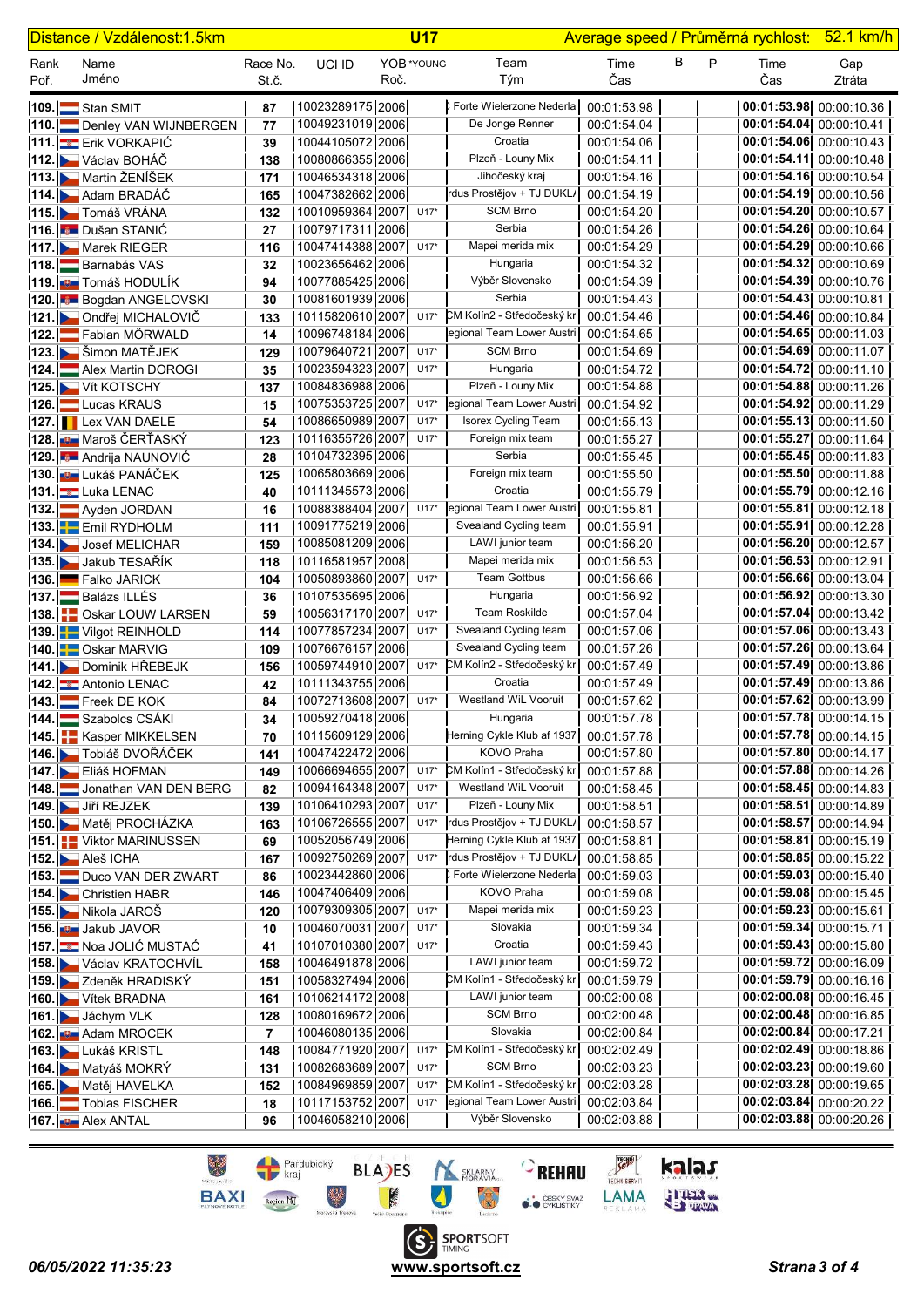|              | Distance / Vzdálenost: 1.5km |                   |                  | U17                   |                 | Average speed / Průměrná rychlost: 52.1 km/h |  |                         |               |
|--------------|------------------------------|-------------------|------------------|-----------------------|-----------------|----------------------------------------------|--|-------------------------|---------------|
| Rank<br>Poř. | Name<br>Jméno                | Race No.<br>St.č. | UCI ID           | YOR *YOUNG<br>Roč.    | Геаm<br>Tým     | Time<br>Cas                                  |  | Time<br>Cas             | Gap<br>Ztráta |
|              | <b>168. E</b> Martin HALUŠKA | 91                |                  | 10046080034 2007 U17* | Výběr Slovensko | 00:02:14.37                                  |  | 00:02:14.37 00:00:30.75 |               |
| <b>169.L</b> | András Gusztáv PAKOT         | 33                | 10023635143 2006 |                       | Hungaria        | 00:02:14.38                                  |  | 00:02:14.38 00:00:30.76 |               |

Communique:Rider race no. 33 get the finish time as the last rider, because of mechanical problem.